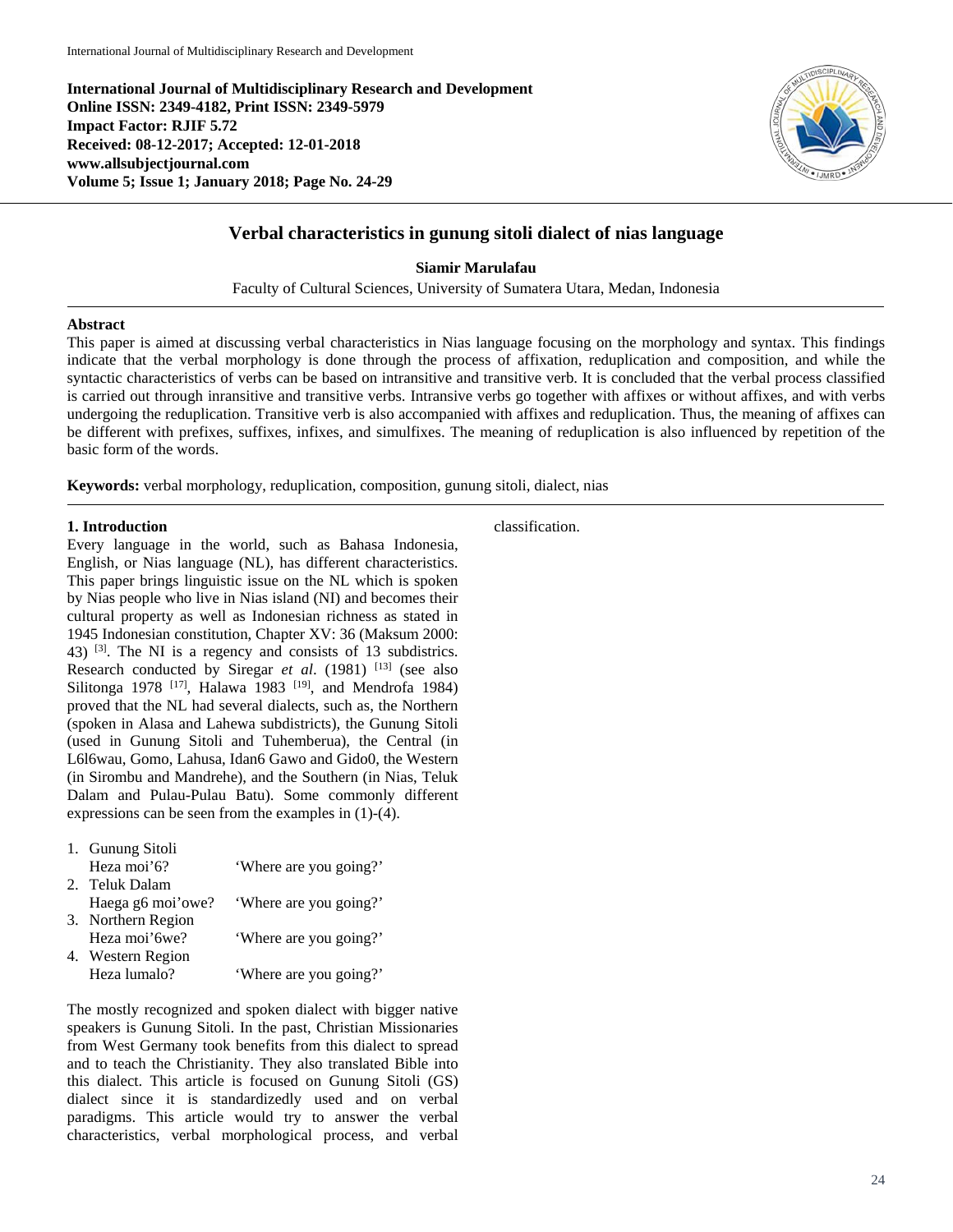# **2. Theoretical Reviews**

Katamba (1994: 19)  $[6]$  argued that morphology might be concerned with "word structure" and this article is specifically designed to elaborate the processes of verbal morphology, such as, affixation, reduplication, and composition. The process of affixation occurs if a free morpheme is attached with a bound morpheme. In NL, there are four affixes, for instance, preffix, suffix, infix, and simulfix and the affixation process may form *verb*, for example, the prefix /maN-/ + verb basic form (VBF)  $\rightarrow$  verb, like /ma N-/ + /faku/ (hoe)  $\rightarrow$ /mamaku/ (to hoe) and /maN-/ + /f6r6/ (sleep)  $\rightarrow$  /mam6r6/ (to sleep). Reduplication, as Muliono *et al*. (1988: 166) [9] argued, refers to the proess of repeating words compeletely or partially. Consider the verbs /manga-manga/ (to eat) is formed from the verb /manga/ (to eat) and /famai-mai/ (to play) is formed from the stem /famai/. About composition, Verhaar (2001: 154) [4] gave an English example, such as, *kindhearted* and in NL, we have the words /ahe hili/ (the edge of **Table 1:** NL's Aspects of Verbal Process

mountain), /lafo duo/ (pub), and /idano her6/ (tears).

A morpheme in NL does not depend on one form of phoneme and it sometimes posits certain circumtances (Siregar *et al*. 1981:15) <sup>[13]</sup>. For example, the prefix  $/$ ma/N- $/$  +  $/$ andr6 $/$  (to ask) and /fake/ (to wear) would produce derivative words /mangandr6/ (to ask) and /mamake/ (to wear). Sikki *et al*. (1997) [16] argued that the form *massenrempulu* has undergone morphological process while the characteristics of syntactic verbs can be seen in the relation of one word with another in a clause, phrase or sentence (Saliwangi et al. 1991)<sup>[12]</sup>.

# **3. Discussion and Analysis**

Morphologically, the NL's system can be seen from the verbal meaning which can indicate action, process, and which are formed from the process of affixation, such as, prefixation, suffixation, infixation and simulfixation and while the syntactic characteristics might be identified on function and position (see Table 1).

| <b>Semantic Aspects</b> | <b>Morphological Aspects</b> | <b>Syntactic Aspects</b>  |  |
|-------------------------|------------------------------|---------------------------|--|
| Action                  | Affixation                   | <b>Function Bases</b>     |  |
|                         |                              | In the predicate position |  |
|                         | Prefixes                     | To state imperative       |  |
|                         |                              | To state interrogative    |  |
| <b>Situation</b>        | <b>Suffixes</b>              | <b>Positional Bases</b>   |  |
|                         | <b>Infixes</b>               | Preceded by Aspect        |  |
|                         | Simulfixes                   | Preceded by Negation      |  |
|                         |                              | Preceded by Modals        |  |

The morphological process in NL is formed by affixation, reduplication, and composition. Reduplication is marker with affixes and reduplication, and composition is formed by verb and verb, verb and noun, verb and adjective, and adjective and noun (see Table 2).

|                         |                      | <b>Affixes</b> |                    | Composition                                         |                |
|-------------------------|----------------------|----------------|--------------------|-----------------------------------------------------|----------------|
| <b>Prefix</b>           | Suffix               | <b>Infix</b>   | <b>Simulfix</b>    | <b>Reduplication</b>                                |                |
| $/ma-$                  | $/-6/$               | $/$ -ga $/$    | $/a-6/$            | Reduplication without affixes                       | Verb-verb      |
| $/m\ddot{o}$ -/         | $\frac{1}{2}$        |                | $\sqrt{a} - 6$     | <b>Full Basic Form</b>                              |                |
| $/$ mo- $/$             | $/$ -ni $/$          |                | $\sqrt{a} - si$    | /mai-mai/ 'to play'                                 |                |
| $/mu$ -/                | $/-\sin/$            |                | $\sqrt{a}$ -g $6/$ | /m6r6-m6r6/ 'to sleep'                              | Verb-noun      |
| $\sqrt{a}$ - $\sqrt{a}$ | $\frac{1}{\sqrt{2}}$ |                | $/$ la-ni $/$      | Reduplication with affixes                          |                |
| $/i$ -/                 |                      |                | $\sqrt{a}-i$       | Full Basic with affix                               |                |
| /te- $/$                |                      |                | $\sqrt{a} - 6$     | /manura-manura/(=write),                            | Verb-adjective |
| $/fa$ - $/$             |                      |                | $/fa-O/$           | /mamadu-madu/ 'to drink'                            |                |
| $/a$ -/                 |                      |                | $/fa-6/$           | <b>Full Basic with Simulfixes</b><br>Adjective-noun |                |
|                         |                      |                | /mu-si/            | /anura-anura6/ 'to write'                           |                |
|                         |                      |                | /mu-i/             | 2. /amaku-amaku6/ 'to hoe'                          |                |
|                         |                      |                | $/mu-6/$           | Partial Reduplication                               |                |
|                         |                      |                |                    | Full Basic with prefix                              |                |
|                         |                      |                |                    | /mafefelai/ 'to flick'                              |                |
|                         |                      |                |                    | /latutunu/ 'burnt'                                  |                |

**Table 2:** Affixation, reduplication, and composition

The classification of verb can be based on 'intransitive with/without affix, verb with reduplication, transitive with prefixes, suffixes, simulfixes, and verb with reduplication with/without affixes.

**Table 3:** Verb classification

| <b>Intransitive</b>                                 | <b>Transitive</b>                                                     |
|-----------------------------------------------------|-----------------------------------------------------------------------|
| Having affixes such as /ma-/, /mo-/, /fa-/, and /a/ | Prefixes: /ma-/, /m6-/, /mo-/, /mu-/, /la-/, /te-/, /fa-/, and /a-/   |
| Without affixes                                     | Suffixes: $/ -6/$ , $/ -96/$ , $/ -ni/$ , $/ -si/$ , and $/ -i/$      |
| /maoso/ 'to get up'                                 | Simulfixes: /a-6/, /la-6/, /la-si/, /la-g6/, /la-ni/, /la-i/, /fa-6/, |
| /m6i/ 'to go'                                       | /fa-g6/, /mu-si/, /mu-i/, and /mu-6/                                  |
| /mukoli/ 'to move to one place'                     | Reduplication with verbs                                              |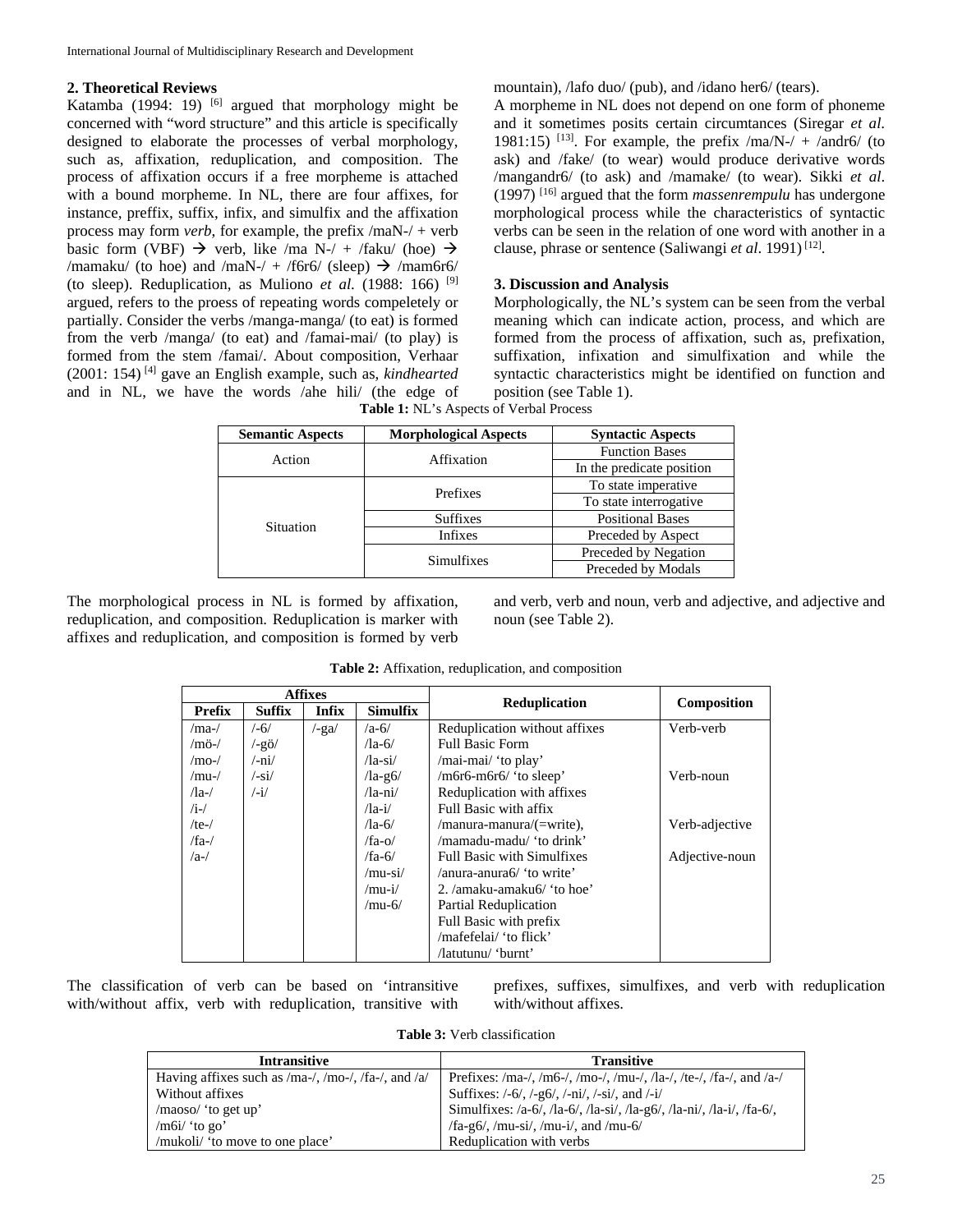| Verb with reduplication       | Reduplication without affixes |
|-------------------------------|-------------------------------|
| Reduplication without affixes | Reduplication without verbs   |
| Reduplication with affixes    |                               |

The meaning of an affix is based on the basic form as shown in Table 4.

**Prefixes and their meanings Suffixes and their meanings Simulfixes and their meanings** 1. /ma-/ as in /manura/ 'to write' 2. /me-/ as in /mendro/ 'bleeding' 3. /mo-/ as in /mobaru/ 'to wear dress' 4. /mu-/ as in /muandr6/ 'to ask for' 5. /la-/ as in /lahal6/ 'to have been taken' 6. /i-/ as in /itagu/ 'to have been sewed' 7. /te-/ as in /te'onoro/ 'can be shouldered' 8. /fa-/ as in /famai/ 'to play' 9. /a-/ as in /amadu/ ' to ask for drinks' 10. /-ga-/ as in /aganau6/ 'to make longer' 1. /-6/ as in /adogoi'6/ 'to make short' 2. /-g6/ as in /gohig6/ 'to ask to run' 3. /-ni/ as in /dadaoni/ 'to ask to sit' 4. /-si/ as in /fabalisi/ 'to ask to divorce' 5. /-i/ as in /t6r6i/ 'to ask to pass' 1. /a-6/ as in /anura6/ 'to ask to write' 2. /la-6/ as in /laf6nui6/ 'to ask to make full' 3. /la-si/ as in /lafalukhaisi/ 'met by' 4. /la-go/ as in /lagonig6/ 'to ask to put in the sack' 5. /la-ni/ as in /laasioni/ 'to be salted' 6. /la-i/ as in /lalangui/ 'to be poisoned' 7. /fa-6/ as in /9fah6l6/ 'to take out independently' 8. /fa-g6/ as in /fabadug6/ 'to be drunk' 9. /mu-i/ as in /muan6isi/ 'to be climbed' 10. /mu-6/ as in /muandr6i/ 'to be prayed' 11. /mu-6/ as in /muasosoi'6/ 'to be cooked'

**Table 4:** Affixes and their meanings

The meaning of verbal reduplication is meant to state repeated works or action without purpose and to state situation as seen in Table 5.

**Table 5:** Verbal reduplication and their meanings

| No                          | <b>Meaning</b>         | <b>Reduplication</b>          |  |  |
|-----------------------------|------------------------|-------------------------------|--|--|
| 1                           | To do a work or an     | /manga-manga/ 'to eat'        |  |  |
|                             | action repeatedly      | /usu-usu/ 'to beat'           |  |  |
|                             |                        | /rino-rino/ 'to cook'         |  |  |
| $\mathcal{D}_{\mathcal{A}}$ | To do a work or action | /m6r6-m6r6/ 'to sleep'        |  |  |
|                             | without having purpose | /faigi-faigi/ 'to see/gaze'   |  |  |
| $\mathbf 3$                 | To state situation     | /fawude-wude/ 'to play games' |  |  |
|                             |                        | /fat6ng6-t6ng6/ 'to see each  |  |  |
|                             |                        | other'                        |  |  |

The meaning of composition is meant to state an action, work or situation as shown in Table 6.

|  | Table 6: Composition and meaning |  |
|--|----------------------------------|--|
|  |                                  |  |

| No | <b>Meaning</b> | Composition                | <b>Meaning</b> | Composition                |
|----|----------------|----------------------------|----------------|----------------------------|
|    | To do          | /famawa/ $(V)$ 'to         | To show        | $/m$ 6r 6/ (V) 'to         |
|    | action         | sell' $+$                  | and state      | $sleep' +$                 |
|    |                | /fow6li/(V) 'to            | situation      | $/$ maoso $/$ (V) 'to get  |
|    |                | buy' $\rightarrow$ /famawa |                | $up' \rightarrow /m6r6$    |
|    |                | foweli/ 'to sell           |                | maoso/ 'to get up          |
|    |                | and buy'                   |                | after sleeping'.           |
|    |                |                            |                | /alio/ (Adj)               |
|    |                |                            |                | 'fast/quick' +             |
|    |                |                            |                | /danga $/(N)$ 'hand'       |
|    |                |                            |                | $\rightarrow$ /alio danga/ |
|    |                |                            |                | 'fast/quick hand'          |

# **i) The Characteristics of Verbs**

- a. /manura/ $(v)$  'to write' as in Arman manura sura 'Arman is writing a letter'.
- b. /molowi/(V) 'to cut grass as in Arman molowi ndru'u 'Arman is cutting the grass'.

All verbs in (1a) and (1b) state actions but show situation as in the sentences Ani ba Atik auxu 'Ani and Atik are hot' and Ani ba Atik aila 'Ani and Atik are ashamed'.

# **ii) The characteristics of Morphology**

The morphological characteristis of verbs can be seen from

the use of affixes.

- a. Prefixes:  $/ma$  + madu $/$  'to drink',  $/me$  + ndro $/$  'to bleed', /mu- + andr6/ 'to ask for', /la- + teu/ 'to pick up', /ta- + gu/ 'to sew', /te- + kaoni/ 'to call', and /a- + ngerai/ 'to count'.
- b. Suffixes: /abee +  $-6/$  'to make hard', /badug +  $-6/$ 'drunken', /asio + -ni/ 'be salted', /fabali + -si/ 'be divorced', and  $/sag + -6i'$  'to give roof'.
- c. Infixes: /aganau6/ 'to make something long', /adogi'6/ 'to make something short'.
- d. Simulfixes: /anura'6/ 'written', /laomasi6/ 'beloved', /laatalisi/ 'economized', /lab6b6g6/ 'tied up', /ladadaoni/ 'occupied', /lalangui/ 'poisoned', /lafahal6'6/ 'taken', /lafaigig6/ 'seen', /muamb6si/ 'minimized', and /mual6s6i'6/ 'made to be smooth'

# **iii) The Characterstics of Syntax**

This characteristics of syntax can be based on its function and position whether it is 'predicate' as in imperative or interrogatvive as seen in the followings:

- a. Verb as predicate as in /Azini mondrino (V) fakhe banawu 'Azini is cooking rice in the kitchen' and /Animar mamaku (V) laza/ 'Animar hoes wet rice field
- b. Verb as imperative seen in the /anura'6 (V) sura da'a iada'a/ 'write this letter now' and /bua'a (V) wo'6m6 da'6/ 'pay the loan'
- c. Verb as interrogative as shown in /haniha zo ndrino (V) faxe da'a?/ 'Who cooks this rice?' and in /hadia ni lau nia (V)?/ 'What does he do?'
- d. Positional verb

Verb can be preceded by modal as in /tan6 da'6 noa aruru (V)/ 'the land has been slided', /nukha da'a noa (V) lasasai/ 'this dress has been washed', by negation as in /azini l6 m6i (V) ba zikola/ 'Azini does not go to school' and /animar l6 mondrino (V) faxe/ 'Animar does not cook rice', by modal as in /isman zis6khi t6d6 ena'6 (M) asese lafotu (V)/ 'Isman who is kind must be advised' and in /omoda'6 tola (M) lalau (V bandr6fia/ 'the house can be built next year), and finally preceded subject as exemplified in /manga (V) Ama Ganida (S) iada'a/ 'being eaten by Ama Ganida now'.

# **iv) The characteristics of Morphological Process**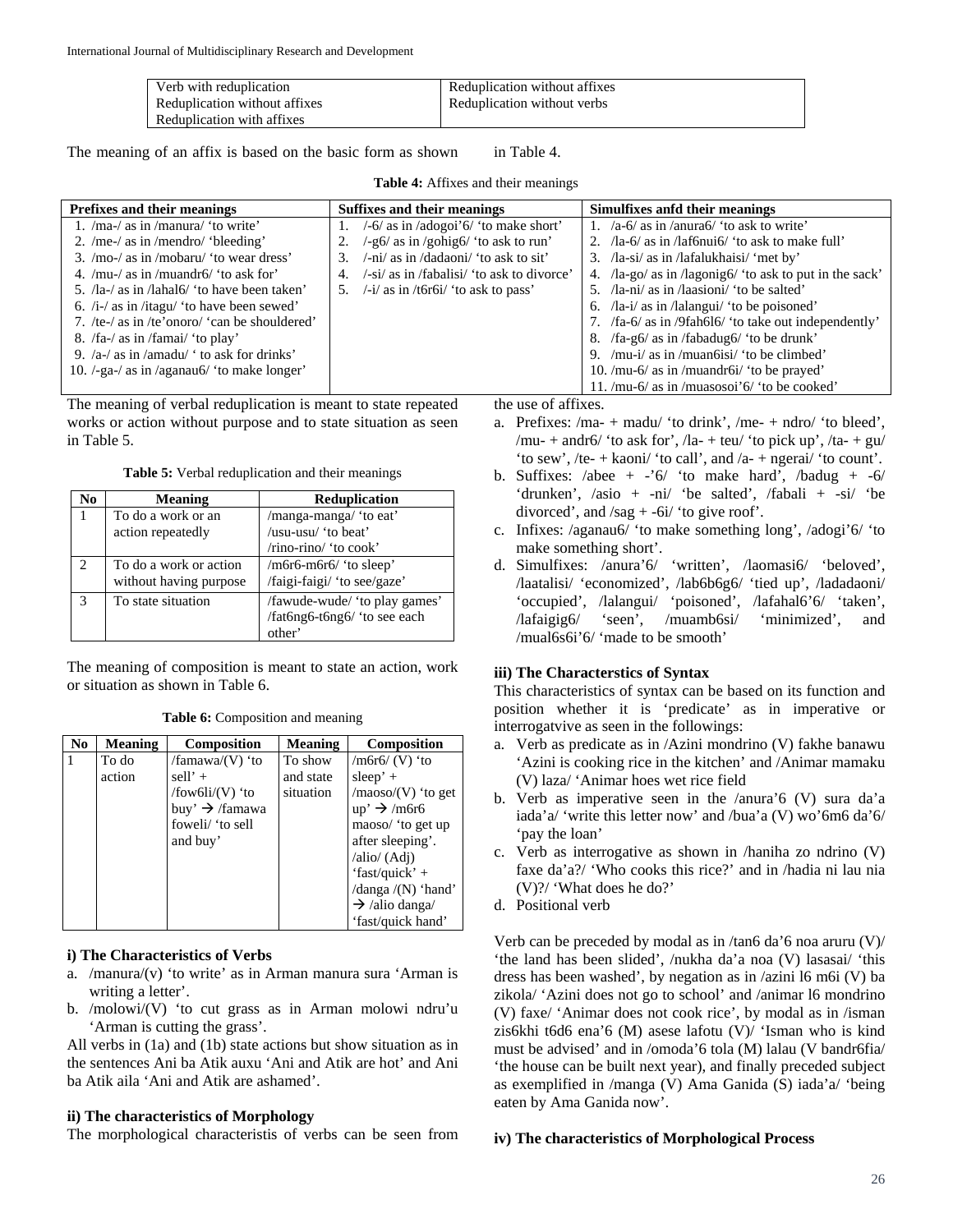The process of verbal forming in Nias language can be morpholgical with affixation, reduplication, and composition. The process of affixation occurs when bound morphemes are attached to free morphemes such as prefixes /ma-/, /m6-/, /mo-  $/$ , /mu-/, /la-/, /i-/, /te-/, /fa-/, and /a-/ which can be followed by Basic Form $\rightarrow$ Verb as seen in the following examples: (i) /ma- $/ +$  /sasai/ 'wash'  $\rightarrow$  /manasai/ 'to wash', (ii) /m6-/ + /t6gi/ 'hole'  $\rightarrow$  /man6gi/ 'to make a hole', (iii) /mo-/ + /6li/ 'fence'  $\rightarrow$  /mo'6li/ 'to make a fence', (iv) /mu-/ + /andr6/ 'to ask'  $\rightarrow$ /muandr6/ 'to ask for', (v) /la-/ + /badu/ 'drink)  $\rightarrow$  /labadu/ 'to drink', (vi) /i-/ + /fana/ 'to shoot'  $\rightarrow$  /ifana/ 'to shoot', (vii) /te-/ + /ohe/ 'to bring)  $\rightarrow$  /teohe/ 'to be brought', (viii) /fa-/ +/mai/ 'play'  $\rightarrow$  /famai/ 'to play', and (ix) /a-/ +/erai/ 'to count' $\rightarrow$ /angerai/ 'to count'.

The process might also be created by basic form (Adjectives, Verbs, and Nouns which are followed by suffixes /-6/, /-g6/, / ni/, /-si/, and /-i/ to become verbs as shown in the examples: (i) /abee/ 'hard' + /-6/  $\rightarrow$  /abee'6/ 'to make it hard', (ii) /alio/ 'fast' +  $/-6/$   $\rightarrow$  /alio'6/ 'to make fast', (iii) /badu/ 'drink' +  $/$  $g6/ \rightarrow$  /badug6/ 'to give drinks', (iv) /asio/ 'salt' + /-ni/  $\rightarrow$ /asioni/ 'to make salty', (v) /fabali/ 'a divorce' +  $\rightarrow$  /-s/  $\rightarrow$ /fabalisi/ 'to divorce), and (vi) 6 /t6r6/ 'passing' + /-i/  $\rightarrow$ /t6r6i/ 'to pass through'. The basic form of adjectives can be attached by infix /-ga-/ and /-6/ to become verbs; consider the followings: 1) /anau/ 'long' + /-ga-/ + /-6/  $\rightarrow$  /aganau'6/ 'to make longer', and 2) /ar6u/ 'far' +  $\frac{\text{log}1}{\text{log}1}$  +  $\frac{\text{log}1}{\text{log}1}$  /agara6u'6/ 'to make farther'.

Simulfixes are also found in Nias language such as: /a-6/, /la-6/, /la-si/, /la-g6/, /la-ni/, /la-i/, /fa-i/, /fa-6/, /fa-g6/, /mu-si/, /mu-i/, and /mu-6/ and function to form verbs. The simulfix  $a-6$  + basic form(V) or (N) can create verbs, such as, (i)  $a-6$ +/sura/ 'to write'  $\rightarrow$  /anura'6/ 'to write soon', (ii) /a-6/ + /fake/ 'to wear)  $\rightarrow$  /amake'6/ 'to wear soon', (iii) /a-6/ + /faku/ 'to hoe'  $\rightarrow$  /amaku'6/ 'to hoe soon' and (iv) /a-6/ + /b6b6/ to tie'  $\rightarrow$  /am6b6'6/ 'to tie soon'. The simulfix /la-6/ + basic form (V), (Adj), or (Numeral) can also create verbs as in the examples: (i)  $/1a-6/ + /0$  masi/ 'to love'  $\rightarrow$  /laomasi'6/ 'to be loved', (ii)  $/|a-6| + /|a e|$  'far'  $\rightarrow$   $/|a a f u' 6|$  'to make farther', and (iii)  $\sqrt{a}-6$  +  $\sqrt{d}ua'$  'two'  $\rightarrow$   $\sqrt{d}a$   $\sqrt{d}a$ ' to separate into two'. The simulfix  $/|a-si| + basic$  form (V) or (Adj) create verb; see the following examples: (i)  $/la-si/ + /faluxa/$  'to meet'  $\rightarrow$  /lafaluxaisi/ 'be visited), (ii) /la-si/ + /fabali/ 'to divorce'  $\rightarrow$  /lafabalisi/ 'to be divorced', (iii) /la-si/ + /atali/ 'to economize)  $\rightarrow$  /laatalisi/ 'to be economized), and (iv) /la-si/ + /baga/ 'beautiful'  $\rightarrow$  /labagaisi/ 'to beautify'.

The simulfix  $/2a-ni/ + basic form (V)/(N)$  can create verbs, for instance, (i)  $/$ la-ni $/$  +  $/$ f6r6 $/$  'sleep'  $\rightarrow$   $/$ laf6r6ni $/$  'to be slept', (ii)  $/$ la-ni $/$  +  $/$ gai $/$  'fish'  $\rightarrow$   $/$ lagaini $/$  'to be fished', (iii)  $/$ la-ni $/$  + /asio/ 'salt'  $\rightarrow$  /laasioni/ 'be salted', and (iii) /la-ni/ + /daludalu/ 'drug'  $\rightarrow$  /ladalu-daluni/ 'to be cured with drug'. The simulfix  $/|a-i| + basic form (V)/(N)$  to form verb can be seen in the following examples: (i)  $/|a-i| + /t6r6/$  'to pass'  $\rightarrow$ /lat6r6i/ 'to be passed', (ii) /la-i/ + /langu/ 'poison'  $\rightarrow$ /lalangui) 'be poisoned', and (iii)  $/|a-i| + / \text{tunang}$  'to engage'  $\rightarrow$  /latunangai/ 'be ingaged'. In regard with simulfix /fa-6/ + basic form  $(V)/(Adj) \rightarrow$  verb, the examples might be seen in the examples: (i)  $f$ a-6/ + /baso/ 'to read'  $\rightarrow$  /fabaso'6/ 'to be read', (ii) /fa-6/ + /ohe/ 'to bring'  $\rightarrow$  /fa'ohe'6/ 'to be brought', (iii) /fa-6/ + /sura/ to write'  $\rightarrow$  /fasura'6/ 'to be written', (iv)  $/fa-6/ + /hal6/$  'to take'  $\rightarrow$  /fahal6'6/ 'to be

taken', (v) /fa-6/ + /raso/ 'to feel'  $\rightarrow$  /farasoi'6/ 'to be felt', and (vi)  $/fa-6/$  + /duhu/ 'true'  $\rightarrow$  /faduhui'6/ 'to make true'.

The suffix  $f_a-g_0/ + b_a$  form  $(V)/(N)$  may produce verbs as shown in the examples /fa-g6/ + /ila/ 'to see'  $\rightarrow$  /failag6/ 'to be seen', /fa-g6/ + /rongo/ to listen' /farongog6/ 'to be listened', /fa-g6/+/badu/ 'to drink'  $\rightarrow$  /fabadug6/ 'to be drunk', /fa-g6/+/huhuo/ 'to talk/discuss'  $\rightarrow$  /fahuhuog6 / 'to be gossiped/discussed', /fa-g6/+/ola/ 'fence'  $\rightarrow$  /faola'g6/ 'to make a fence', and /fa-g6/+/b6b6/ 'to tie)  $\rightarrow$  /fab6b6g6/ 'to be tied'. The simulfix /mu-si/ with basic form (V)/(Adj) produces verbs, such as, /mu-si/ + /deni/ 'to pull'  $\rightarrow$  /mud6nisi/ 'to be pulled', /mu-si/ + /an6i/ 'to climb'  $\rightarrow$  /mud6nisi/ 'to be climbed', /mu-si/ + /rawi/ 'to tear'  $\rightarrow$  /murawisi/ 'to be torn', /mu-si/ + /awai/ 'to finish'  $\rightarrow$  /muawaisi/ 'to be finised', /mu $si' + \langle amb6' \rangle$  'minimal'  $\rightarrow$  /muamb6isi/ 'to be minimized', and /mu-si/ + /atali/ 'to economize'  $\rightarrow$  /muatalisi/ 'to be economized'. Furthermore, the simulfix /mu-i/ + basic form  $(V)/(N)/(Adj)$  may create verbs, as shown in the following examples,  $/mu-i/ + /t6r6i/$  'to pass'  $\rightarrow$  /mut6r6i/ 'to be passed', /mu-i/ +/andr6/ 'tp pray for'  $\rightarrow$  /muandr6i/ 'to be prayed', /mu-i/ + /bagol6/ 'wall'  $\rightarrow$  /mubagol6i/ 'to make wall', /mu-i/ + /ag6/ 'roof'  $\rightarrow$  /musag6i/ 'to be roofted', /mu-i/ + /alawa/ 'high'  $\rightarrow$  /mualawai/ 'to make high', /mu-i/ + /adogo/ 'short'  $\rightarrow$  /muadogoi/ 'to make short', and /mu-i/ +  $\lambda$ al6s6/ 'smooth'  $\rightarrow$  /mual6s6i/ 'to make smooth'. Finally, the simulfix /mu-6/ + basic form $(Adj)$  may produce verbs, such as, /mu-6/ + /ar6u/ 'far'  $\rightarrow$  /muar6u'6/ 'to make far', /mu-6/ + /adogo/ 'short'  $\rightarrow$  /muadogoi'6/ 'to make short', /mu-6/ +  $\lambda$ al6s6/ 'smooth'  $\rightarrow$  /mual6s6i'6 'to make smooth', and /mu-6/  $\lambda$ anifi/ 'thin'  $\rightarrow$ /muanifi'6/ 'to make thin'.

# **v) Reduplication**

Reduplication in Nias verb can be formed by affixes and partial reduplication. The verb which is formed by the process of reduplication without affix is very limited; while the verbal process with affixes can be formed using pefixes /fa-/, /ma-/, /mo-/, /m6-/, /mu-/, /la/, /i-/, /te-/, and /a-/.

### **a) Reduplication without affix with /V+basic form/**

Several examples of this process are: /taba/ 'to cut'  $\rightarrow$  /tabataba/ 'to cut', /teu/ 'to pick'  $\rightarrow$  /teu-teu/ 'to pick', /tan6 'to plant'  $\rightarrow$  /tan6-tan6/ 'to plant', /faigi/ to see'  $\rightarrow$  /faigi-fagi/ 'to see', and /faku/ 'to hoe'  $\rightarrow$  /faku-faku/ 'to hoe'.

# **b) Reduplication with prefix /fa-/**

The prefix  $/fa-/-$  basic form  $(V)/(Adj)$  can result verb, for examples,  $/fa-/-$  bude/ 'to play'  $\rightarrow$  /fabude-bude/ 'to play', and  $f\hat{a}$ -/+ /oyo/ 'red'  $\rightarrow$  /fangoyo-ngoyo/ 'to make red'.

### **c) Reduplication with prefix /ma-/**

The prefix  $/ma-/ + basic form (V) can produce verbs as in$ examples: /ma-/ + /taoka/ 'to jump'  $\rightarrow$  /maoka-naoka/ 'to jump', and /ma-/ + /sura/ 'to write'  $\rightarrow$  /manura-nura/ 'to write'.

#### **d) Redupication with prefix /mo-/**

The prefix  $/$ mo- $/$  + basic form (V $)/$ (N) might result in verbs, for examples: /mo-/ + /lau/ 'to do'  $\rightarrow$  /molau-lau/ 'to do', and /mo-/ + /manu/ 'cock' /momanu-manu/ 'to keep cocks'.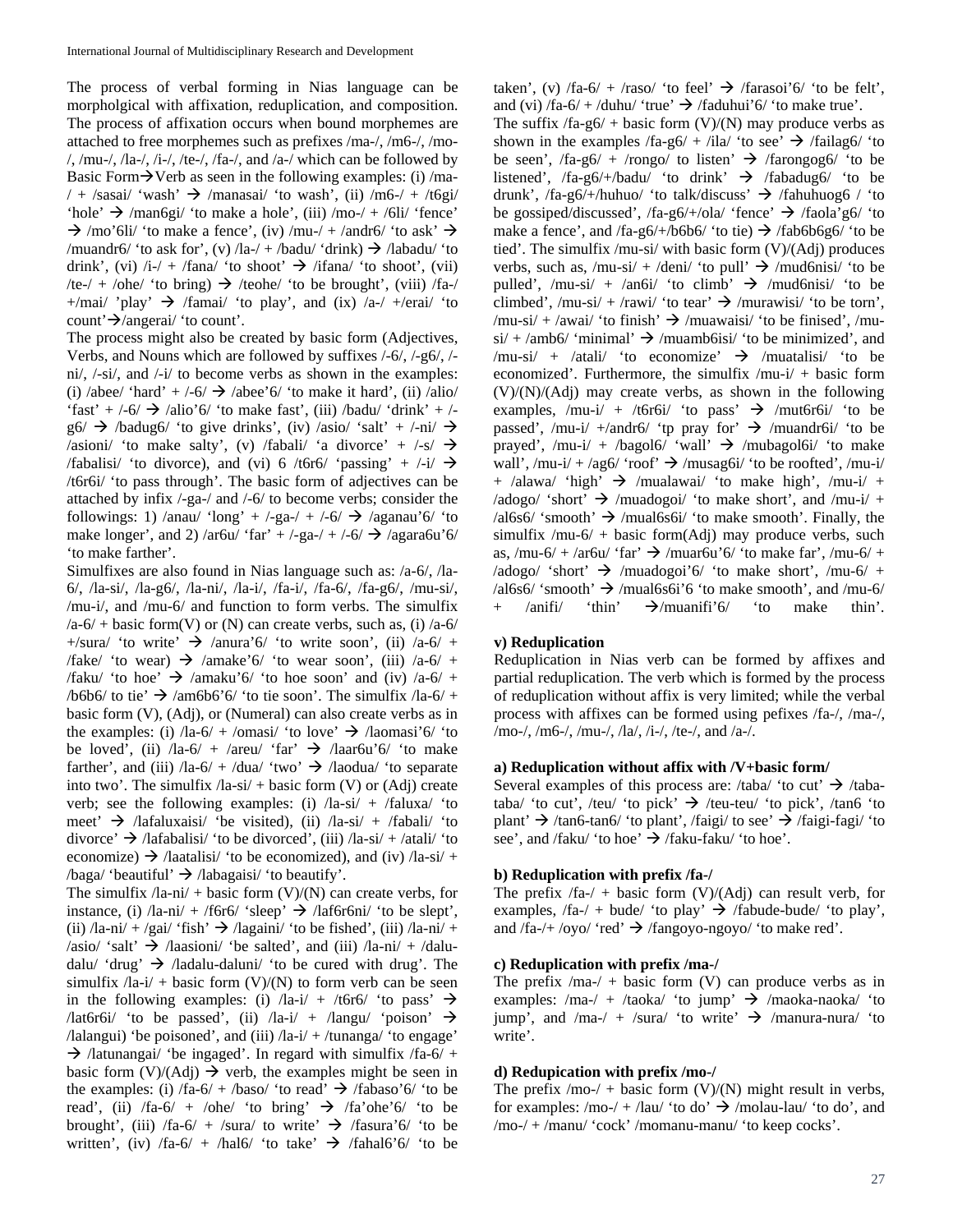# **e) Reduplication with prefix /me-/**

The prefix/me-/ with basic form (N)/Number) produces verbs as shown in the examples: /me-/ + /ndro/ 'blood'  $\rightarrow$  /mendrondro/ 'bleeding), and /me-/ + /drua/ 'two'  $\rightarrow$  /mendrua-ndrua/ 'to devide into two'.

### **f) Reduplication with prefix /mu-/**

The prefix /mu-/ with its basic form  $(V)/(N)$  may result in verbs as displayed in the examples: /me-/ + /hal6/ 'to take'  $\rightarrow$ /muhal6-hal6/ 'to take', /me-/ + /baso/ 'to read'  $\rightarrow$  /mubasobaso/ 'to read', /me-/ + /ohe/ 'to bring'  $\rightarrow$  /muohe-ohe/ 'to bring', and /me-/ + /faku/ 'to hoe)  $\rightarrow$  /mufaku-faku/ 'to hoe', /me-/ + /fana/ 'to shoot'  $\rightarrow$  /mufana-fana/ 'to shoot', and /me-/  $+$  /fah6/ 'to stab'  $\rightarrow$  /mufah6-fah6/ 'to stab'.

### **g) Reduplication with prefix /i-/**

The prefix  $/i$ - $/ + b$ asic form (V)/(N) can create verbs as indicated in the examples:  $/i$ -/ + /hal6/ 'to take'  $\rightarrow$  /ihal6-hal6/ 'to be taken',  $/i$ -/+/rino/ 'to cook'  $\rightarrow$  /irino-rino/ 'to be cooked',  $/i$ -/ + /tagu/ 'to sew'  $\rightarrow$  /itagu-tagu/ 'to be sewed', /i-/+/fah6/ 'to stab'  $\rightarrow$  /ifah6-fah6/ 'to be stabbed', /i-/ + /fana / 'to shoot'  $\rightarrow$  /ifana-fana/ 'to be shot', and /i-/+/gai/ 'fish'  $\rightarrow$ /igai igai/ 'to fish'.

### **h) Reduplication with prefix /te-/**

The prefix  $/te$  + basic form (V)/(N) creates verbs; see the examples: /te-/ + /ab6l6'6/ 'strong)'  $\rightarrow$  /teab6l6-b6l6'6/ 'to make strong', /te-/ + /onoro/ 'shoulder'  $\rightarrow$  /te'onoro-noro/ 'to be shouldered', /te-/ + /ohe/ 'to bring'  $\rightarrow$  /teohe-ohe/ 'to be brought', /te-/ + /fah6/ 'to stab'  $\rightarrow$  /tefah6-fahe/ 'to be stabed', /te-/ + /faku/ 'to hoe'  $\rightarrow$  /tefaku-faku/ 'to be hoed, and /te-/ + /noro/ 'shoulder'  $\rightarrow$  /teonoro-noro/ 'to be shoudered'

# **i) Reduplication with prefix /a-/**

The prefix  $/a$ -/ followed by basic form  $(V)/(N)/(Number)$ becomes the way to produce verbs, for examples: the  $/a$ -/ + /andre/ 'to ask for'  $\rightarrow$  /angandr6-ngandr6/ 'to ask for', the /a-/ + /sura/ 'to write'  $\rightarrow$  /anura-nura/ 'to write', the /a-/ + /erai/ 'to cout'  $\rightarrow$  /angerai-ngerai/ 'to count', the /a-/ + /baru/ 'to dress'  $\rightarrow$  /obaru-baru/ 'to wear dress', the /a-/ + /manu/ 'cock'  $\rightarrow$  /omanu-manu/ 'to have cock', the /a-/ + /fitu/ 'seven'  $\rightarrow$ /ofitu-fitu/ 'to make seven', and the /a-/+/fulu/ 'ten'  $\rightarrow$  /ofulufulu/ 'to devide into ten'.

#### **vi) Reduplication with simulfix**

In Nias language, reduplication with simulfix is also found and this process changes the basic form into verbs.

### **a) Reduplication with simulfix /a-6/**

The simulfix  $\sqrt{a-6}$  + basic form (V)/(Adj)/(Number) produces verbs, for examples,  $/a-6/ +$ /sura/ 'to write'  $\rightarrow$  /anura-nura'6/ 'to write',  $/a$ -6/ + /ikat /'to tie'  $\rightarrow$  /am6b6-m6b6'6/ 'to tie', /a- $6/ + /ar6u'$  'far'  $\rightarrow$  /ar6u-r6u'6/ 'to become farther', /a-6/ +  $\log_0$  'short'  $\rightarrow$  /adogo-dogo'6/ 'to make short', /a-6/ + /dua/ 'two'  $\rightarrow$  /odua-dua'6/ 'to devide into two', and /a-6/ + /fulu/ 'ten'  $\rightarrow$  /ofulu-fulu/ 'to devide into ten'.

#### **b) Reduplication with simulfix /la-6/**

The simulfix  $/4a-6/ + basic form (Adj/(Number) produces$ some examples like  $/|a-6| + /|a + 6|$  'far'  $\rightarrow$   $/|ar6u-r6u'6|$  'to become farther',  $/$ la-6 $/$  +  $/$ adogo $/$  'short'  $\rightarrow$   $/$ laadogo-dogo'6 $/$ 'to make short',  $/|a-6| + /du$ a $/$ 'two'  $\rightarrow$   $/$ laodua-dua'6 $/$ 'to devide into two', and  $\sqrt{a^2 - 6}$  + /fulu/ 'ten'  $\rightarrow$  /laofulu-fulu) 'to devide into ten'.

### **c) Reduplication with Simulfix/la-g6/**

The combination of the simulfix /la-g6/ with basic form (V)/(N) produces some examples like  $\text{Ia-g6}$  + /b6b6/ 'tie'  $\rightarrow$  $\lambda$ lab6b6-b6b6g6/ 'to be tied',  $\lambda$ la-g6/+/duhu) 'true'  $\rightarrow \lambda$ laduhuduhug6/ 'to tell the truth', /la-6/ + /bato/ 'to stop'  $\rightarrow$  /labatobatog6/ 'to be stopped', and  $\text{/la-6}/ + \text{/sing}$  'edge'  $\rightarrow$  /laosingsingag6/ 'to make edged'.

### **d) Reduplication with simulfix/la-si)**

The simulfix  $/$ la-si) + basic form  $(V)/(Adj)$  produces verbs such as  $\lambda$ la-si $/ + \lambda$ faluxa $\lambda$  to meet'  $\rightarrow \lambda$  /lafaluxa-faluxaisi/ 'to be met',  $/4a-si' + /fabali'$  'to divorce'  $\rightarrow$  /lafabali-balisi<sup>'</sup> to be divorced', /la-si/ + /atali/ 'to economize'  $\rightarrow$  /laatali-atalisi/ 'to be economized', and  $/$ la-si $/$  +  $/$ baga $/$  'beautiful'  $\rightarrow$   $/$ labagabagaisi/ 'to beautify'.

### **e) Reduplication with simulfix /la-ni/**

Simulfix /la-ni/+Basic Form(V)/(N)2x $\Box$ Verb Examples: /la $ni/+/gai/ (=fish) \rightarrow /lagai-lagaini/ (=to be fished and fished), /la$  $ni/+/dadao/(=sit) \rightarrow /ladao-daoni/(=to be at and sat), /la$ ni/+/asio/(=salt) $\rightarrow$ /laasio-asioni/ (to be given salt and salt),  $\lambda$ la-ni/+/dalu-dalu/(=drug) $\rightarrow$ ladalu-daluni(to be given drug and drug)

# **f) Reduplication with simulfix /la-i/**

The simulfix  $/|a-i| +$  basic form  $(N)/(Ad)$  can be seen in the following examples:  $/la-i/ + /sage/ 'roof' \rightarrow /lasag6-sag6i/ 'to$ be roofted',  $/|a-i| + /$ langu/ 'poison'  $\rightarrow$  /lalangu-langui/ 'to be poisoned',  $\sqrt{a}-i$  +  $\sqrt{a}\sqrt{b}$  'smooth'  $\rightarrow$   $\sqrt{a}\sqrt{a}$  /laas6-l6s6i/ 'to make smooth', and  $\sqrt{a}$ -i/ + /asoso/ 'to cook'  $\rightarrow$  /laasoso-asosoi'6/ 'to make cooked'.

### **g) Reduplication with simulfix /fa-6/**

The simulfix  $f_a-6$  + basic form  $(V/(Adj))$  can be seen in the following examples, for instance,  $f_{a-6}$  +  $/b$ aso/ 'to read'  $\rightarrow$ /fabaso-baso/ 'to be read', /fa-6/ + /sura/ 'to write'  $\rightarrow$  /fasurasura'6/ 'to be written',  $/fa-6/ + /raso/$  'to feel'  $\rightarrow$  /farasorasoi'6/ 'to be felt', and  $f$ a-6/ + /duhu/ 'true'  $\rightarrow$  /faduhuduhu'6/ 'to make true'.

### **h) Reduplication with simulfix /fa-g6/**

The simulfix  $/fa-g6/ + basic form (V)/(N)$  may create verbs as indicated in the examples /fa-g6/ + /faigi/ 'to see'  $\rightarrow$  /faigifaigi/ 'to be seen',  $f$ a-g6/ +  $/b$ adu/ 'to drink'  $\rightarrow$  /fabadubadug6/ to be drunk', /fa-g6/ + /rongo/ 'to listen'  $\rightarrow$  /farongorongo/ 'to be listened,  $/fa-g6/ + /huhuo/$  'to talk\'  $\rightarrow$  /fahuohuog6/ 'to be discussed', and  $f$ a-g6/ +  $/$ ola $/$  'fence'  $\rightarrow$  /faolaolag6/ 'to be fenced'.

# **i) Reduplication with simulfix /mu-si/**

The simulfix /mu-si/ + basic form  $(V)/(Adj)$  can be referred to the examples, such as, /mu-si/ + /d6ni/ 'to pull'  $\rightarrow$  /mud6nid6nisi/ 'to be pulled', /mu-si/ + /an6i/ 'to climb'  $\rightarrow$  /muan6an6isi/ 'to be climbed', /mu-si/+rawi/ 'to tear'  $\rightarrow$  /murawirawisi/ 'to be torn', /mu-si/ + /wai/ 'to finish'  $\rightarrow$  /muawaiawaisi/ 'to be finished', and /mu-si/ + /amb6/ 'to minimize'  $\rightarrow$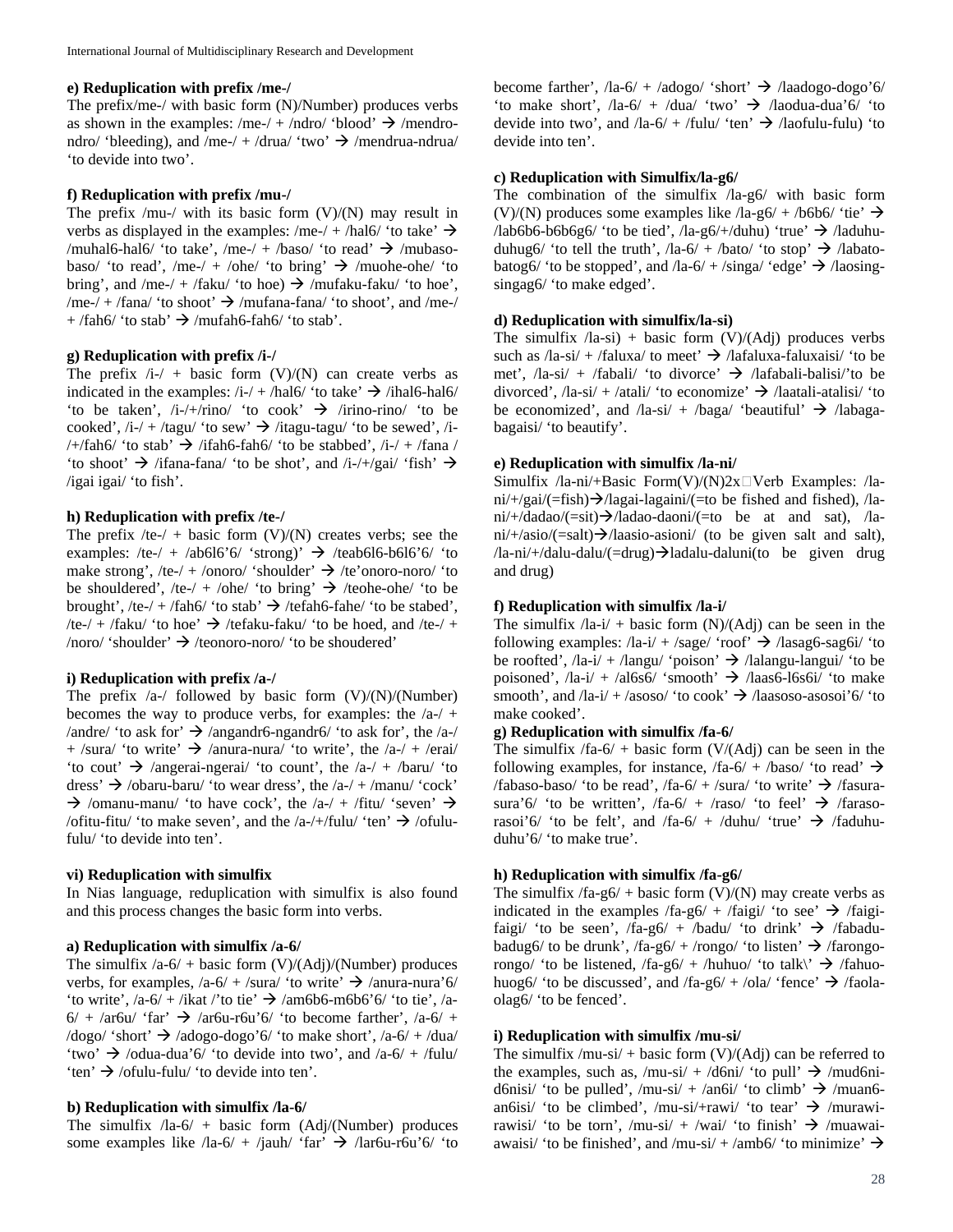/muamb6-amb6si/ 'to be minimized'.

#### **j) Reduplication with simulfix /mu-i/**

The following examples show the combination of the simulfix /mu-i/ and its basic forms, such as, /mu-i/ + /tag6/ 'to steal'  $\rightarrow$ /mutag6-tag6i/ 'to be stolen', /mu-i/ + /t6r6/ 'to pass'  $\rightarrow$ /mut6r6-t6r6i/ 'to pass' and, /mu-i/ + /andr6/ 'to ask for'  $\rightarrow$ /muandr6-andr6i/ 'to ask for', /mu-i/ + /sag6/ 'roof'  $\rightarrow$ /musag6-sag6i/ 'to make', /mu-i/ + /silako/ 'bad luck'  $\rightarrow$ /musilako-silakoi/ 'to have bad luck', /mu-i/ + /alawa/ 'high'  $\rightarrow$  /mualawa-lawai/ 'to become high', and /mu-i/ + /adogo/ 'short'  $\rightarrow$  /muadogo-adogoi/ 'to make short'.

# **k) Reduplication with simulfix /mu-6/**

The simulfix  $/mu-6/ + basic form (Adj) can be determined in$ the following examples: /mu-6/ + /ar6u/ 'far'  $\rightarrow$  /muar6uar6u'6/ 'to become farther', /mu-6/ + /adogo/ 'short'  $\rightarrow$ /muado'6-dogo'6/ 'to make short', and /mu-6/ + /baga/ 'beautiful'  $\rightarrow$  /mubaga-baga'6/' to beautify'.

# **vii) Partial Reduplication through first syllable repetition**

In Nias language there are six prefixes used in the process of reduplication and this is characterized by the process of first syllable repetition by the prefixes /ma-/ mo-/, /mu-/, /la-/, /i-/, and /te-/. The prefix /ma-/ is always followed by its partners such as /ta/, /tu/, /ti/, /fe/, /si/, /le/, /la/, or /ba/ as seen in the examples /ma-/ + /ta/ + /taba/ 'to cut'  $\rightarrow$  /matataba/ 'to cut' and /ma-/ + /tu/ + /tunu/ 'to burn'  $\rightarrow$  /matutunu/ 'to burn'. The prefix /mo-/ is sometimes followed by /te/, /lo/, /la/, /d6/, /ta/ or /le/, for examples, /mo-/ + /te/ + /teteu/ 'to pick'  $\rightarrow$ /moteteu/ 'to pick' and /mo-/ + /lo/ + /owi/ 'to cut grass'  $\rightarrow$ /mololowi/ 'to cut grass'. The prefix /mu-/ has several partners like /t6/, /ta/, /si/, /fe/, /ra/, /xa/, /du/, /bo/ and  $\overline{D6}$ / as displayed in the examples /mu-/ + /t6/ + /t6r6i/ 'to pass'  $\rightarrow$ /mut6t6r6i/ 'to pass' and /mu-/ + /ta/ + /tarai/ 'to kick'  $\rightarrow$ /mutatarai/ 'to kick'.

Meanwhile, the partners of the prefix /la-/ are noted as /la/, /s6/, /si/, /tu/, /ha/ or /ta/ and their combination can be seen in the examples such as  $\lambda$ la- $/ + \lambda$ la $/ + \lambda$ lau/ 'to do'  $\rightarrow \lambda$ lalalau/ 'to be done' and  $/4a$ - $/ + /s6/ + /sebi/$  'to pull'  $\rightarrow$   $/$ las6s6bi/ 'to be pulled'. The prefix /i-/ has some partners such as /ta/, /ti/, /d6/, /tu/, /la/, /si/, /fo/, and /fe/ and some examples can be shown such as  $/i$ -/ +  $/ia$ / +  $/tanai$ / 'to kick'  $\rightarrow$  /itatarai/ 'to be kicked' and  $/i$ -/ +  $/d6$ / +  $/d6bi$  'to pull  $\rightarrow$  /id6d6bi/ 'to be pulled'. Finally, the prefix /te-/ has several partners such as /la/, /s6/, /d6/, /tu/, or /ta/; see the exaples: /te-/ + /la/ + /lau/ 'to do'  $\rightarrow$ /telalau/ 'to be done' and /te-/ + /s6/ + /s6bi/ 'to pull'  $\rightarrow$ /tes6s6bi/ 'to be pulled.

### **viii) Composition**

In Nias language, composition is categorized when verbs are adjoined with two basic forms and have no changing meanings. This classification is formed by combining verb with verb, verb with noun, verb with adjective, and adjective with adjective. In verb  $+$  verb, the examples can be shown such as /fawawa/ 'to sell' + /fow6li/ 'to buy)'  $\rightarrow$  /famawa fow6li/ 'to sell and buy) and /makan/ 'to eat' + /mamadu/ 'to drink'  $\rightarrow$  /manga mamadu/ 'to eat and drink'. About verb + noun the examples are /mondri/ 'to have bath' + /kefe/ 'money'  $\rightarrow$  /mondri kefe/ 'to have a shower with money' and

/man6gi/ 'to make a hole' + /t6gi/ 'hole'  $\rightarrow$  /man6gi t6gi/ 'to make holes'.

In case of verb  $+$  adjective one example might be determined such as mufan6 'to go' + /ab6l6/ 'fast'  $\rightarrow$  /mufan6 ab6l6/ 'to go fast' and about adjective  $+$  noun there are two examples that can be understood: /axu/ 'hot' + /alit6/ 'fire'  $\rightarrow$  /auxu alit6/ 'the heat of fire' and /alio/ 'fast' +/danga/ 'hand'  $\rightarrow$  /alio danga/ 'fast hand'.

### **5. Conclusions**

The process of verbs in Nias language are classified as 'inransitive and transitive verb. Intransive verb can be grouped into transitive verb with affix and without affix, and verb with reduplication. While, transitive verb is also accompanied with affix and reduplication. Thus, the meaning of affix can be different with prefix, suffix, infix, and simulfix. The meaning of reduplication is also described as repetition based on the basic form of the words related to the statement of action and situation.

# **6. References**

- 1. Djdjasudarman, Fatimah, T. Metode Linguistik: Ancangan Metode Penelitian dan Kajian. Bandung: Eresco, 1993.
- 2. Drosdowski, Guntur. Duden Die Grammatika. Mannheim: Duden Verlag, 1995.
- 3. Hasan Alwi, dkk. Tata Bahasa Indonesia. Edisi III, Jakarta: Balai Pustaka, 2000.
- 4. Halim, Amran. Bahasa dan Politik Nasional. Jakarta: Departemen Pendidikan dan Kebudayaan, 1970..
- 5. Ink B, Ama Wohada, M. Kamus bahasa Nias Indonesia. Medan: UD Taruna Raya, 1983-1984.
- 6. Katamaba, Francis. Morpholy: Modern Linguistics. London: The Macmillan Press, 1994..
- 7. Keraf,Gorys. Tata Bahasa Indonesia. Ende-Flores: Nusa Indah, 1978.
- 8. Maasun, dkk. Politik Bahasa: Risalah Seminar Bahasa. Jakarta: Pusat Bahasa Departemen Pendidikan Nasional Jakarta, 2007.
- 9. Moeliono. Tata Bahasa Baku Indonesia. Jakarta: Balai Pustaka, 1988.
- 10. Ramlan M. Morfologi: Suatu Tinjauan Deskriptif. Yogyakarta: Karyono Cetakan ke, 1985. 7.
- 11. ---------------. Morfologi: Suatu Tinjauan Deskriptif. Yogyakarta: Karyono Cetakan ke, 1985, 12.
- 12. Saliwangi, Basennang. Sistem Morfologi Verba Bahasa Tetun. Pusat Pembinaan dan Pengembangan Bahasa. Jakarta: Departemen Pendidikan dan Kebudayaan, 1991.
- 13. Siregar, Ahmad Samin, dkk. Morpfologi dan Sintaksis Bahasa Nias. Medan. Proyek Penelitian Bahasa dan sastra Nasional Daerah Departemen Pendidikan dan Kebudayaan, 1981.
- 14. Sudaryanto. Metode Linguistik. Yogyakarta: Fakultas Sastra dan Kebudayaan Universitas Gajah Mada Bulaksumur, 1982.
- 15. ----------------. Metode Linguistik ke Arah Memahami Metode Linguistik. Cetakan kedua Yogyakarta: Gajah Mada University Press, 1988.
- 16. Sikki dkk. Tata Bahasa Massnurempulu. Pusat Pembinaan